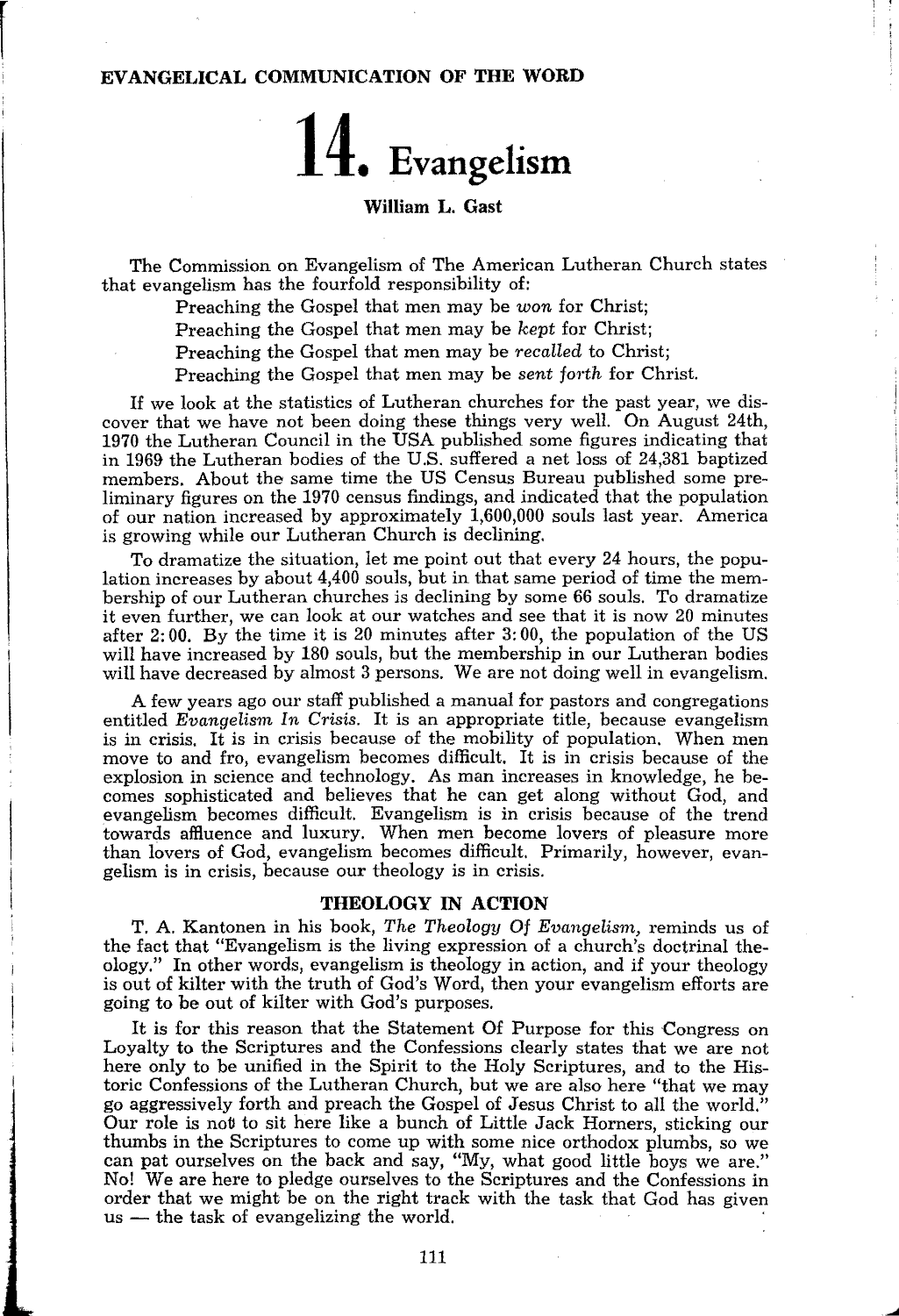One reason that the church is having problems in evangelism is because there are so many who are not sure what the mission of the church is. Last year the LCA made a study to determine why it was losing members, and it came to the conclusion that at the local congregational level, problem number 1 was "Uncertainty of purpose." That church body is not the only one which has this problem. I have been to meeting after meeting, workshop after workshop, in which we have gone round and round on the question, "What is the mission of the church?"

The ALC is to elect a new president within a month, and the "Lutheran Standard" sent all the candidates a list of questions to answer. Question No. 1 was, "In your opinion, what is the mission of the church?" Ten to fifteen years ago we didn't have to ask ourselves this question, because we knew what the mission of the church was. God's Word, and the Confessions of the Church had made that mission clear. We knew that our basic task was to GO and PREACH THE GOSPEL OF SALVATION. We knew that our task was to take the message of Jesus Christ to all the world, in order that men might hear and be saved, and in this way the Kingdom of God would be advanced.

Now, however, because our theology is in a state of confusion, many are confused as to our mission. The liberal theological trend has so bewildered the church that many our honestly asking, "Just what are we supposed to be doing?" When I talk about this confusion as to mission, I think that I should clarify one point, and that is that I believe that both those who are of a liberal persuasion, and those who are of the more conservative persuasion have one common aim here. Both want to advance the Kingdom of God. So basically, we must say that the confusion really is not so much on the matter of mission, but on the matter of message and method. Just as there are some who wonder what they are supposed to do for God in the world, so there are some who wonder what they are supposed to say. As one man put it: "The situation in the church today is somewhat like the moments after a funeral. You know you ought to say something, but you aren't exactly sure what." That pithy question of the Bible now comes to mind here, "If the trumpet gives an uncertain sound, who shall prepare himself for battle?"

Having stated that theology determines the direction of evangelism, let us see how this works. Let us see how evangelical theology leads to evangelical evangelism, and how liberal theology can lead to an evangelism that is anything but evangelical.

Take the matter of neo-orthodox theology, for instance, and see how it leads to an evangelism which is really not evangelism. Neo-orthodoxy holds to the position that God's revelation of Himself is personal, not propositional, i.e., God reveals Himself by His personal acts in history, and not by any propositional revelation of Himself in the Bible. Therefore, it is claimed that the Bible is not a book with the inspired Word of God, rather it is merely man's record of his experiences with God's activities.

This philosophy leads the nee-orthodox person to reason something like this: "If I am going to help man to know God, then I must help man to experience God's activities." Listen to the words of a liberal, E. A. Aubrey: "Experience precedes theological formulas. In other words, religious experience is more fundamental than theology. Therefore, in order to understand the theology we must go to the experience behind the theology. So also, if we are to assist others with their understanding of God, we do not come to them with formulas, but rather we do what we can to enable them to experience Him."

It is this pattern of thought that causes many to put the emphasis on the Christian being "Christ's Presence" in the world. To emphasize what Jesus did, rather than what Jesus *said.* They believe that we successfully evangelize only by acting like Christ, so that through this men might experience God. They play down the Word, and the preaching of the Word, as necessary methods of advancing the Kingdom. They emphasize social action as the primary method of evangelization. They say in essence, "If man can know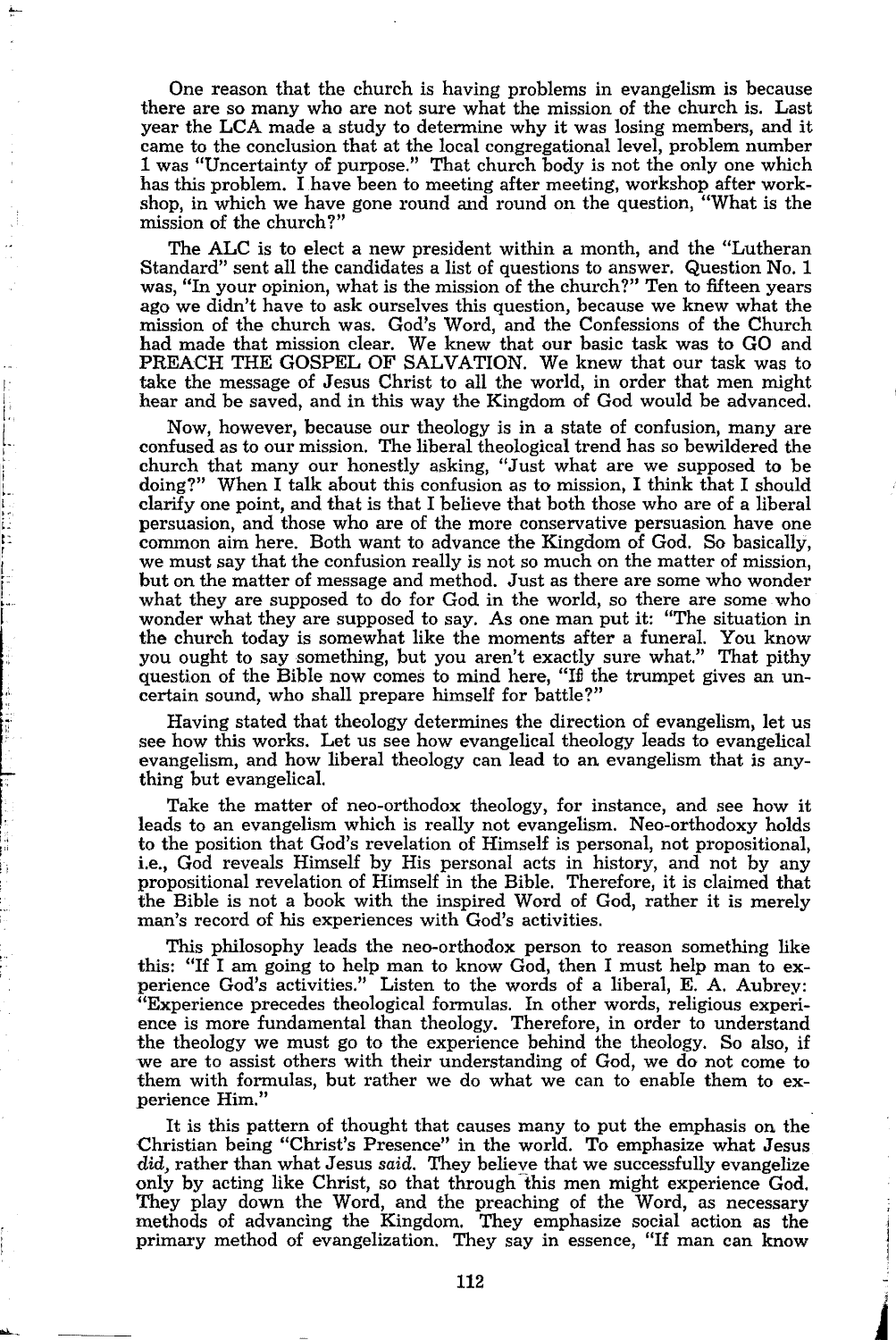God only through experiencing God in action, then we as God's Co-Workers, must help Him to act." This means  $-$  not preaching  $-$  not telling  $-$  but getting involved where God is involved. It means being where the action is. Sometimes it means getting involved violently, so that others can experience God more quickly and more decisively, and thus we can bring about the Kingdom of God more rapidly.

The New Testament makes it clear, however, that while Christ did act, he also had a meseage for the world. Our task is to proclaim that message. We are to "Go" as He said, and "Preach" and "Teach" the "Good NEWS." Evangelism deals with a message, the announcement and proclamation of that message. God's Word is efficacious: "It shall accomplish that for which it hath been sent." The WORD by the power of the Holy Spirit gets the job done. The great patron saint of our church, Martin Luther, had implicit faith in the Word of God getting things done. In fact when someone asked him how he was able to accomplish so much he replied: "Well, actually Melancthon and I sat and drank our beer, while God's Word wrecked the Pope." (This is not an admonition to "Go and do thou likewise".) But Luther did put a great reliance on the ability of God's Word to accomplish that which God promised it would accomplish. Today, evangelical evangelism must rely on the same promise of God, that His Word "Shall not return void." We must advance God's Kingdom with that Word.

Of course, this does not mean that there are no deeds to go along with that Word. Actions, and activities, and the personality of the evangelist are tremendously important. In his book, *Evangelism And The Sovreignity Of God,* J. I. Packard says: "You cannot speak God's Word effectively to a man until you have established a relationship with him in which he feels that you respect him, and are concerned about him, and are treating him as a human being, and not just as some kind of case." The evangelist is concerned about the whole man. He remembers that the same God who said "GO" also said "GIVE." He also remembers that the Lord who said "SHARE" also said "SPEAK." Evangelism is not done in a vacuum. It is done only in an atmosphere of genuine love. The evangelical evangelist must project an image of total concern.

You can go and talk to a man about Jesus Christ, about his need for the Savior, but in our society that man knowing that you represent the church (St. Luke's, St. Mark's, Trinity) is going to look over your shoulder at your church. He is going to look at the Missouri Synod, at the ALC, at the LCA, and at the Christian Church in general; if he doesn't like what he hears or sees, he isn't going to pay much attention to what you say about Jesus Christ. On the other hand, if he likes what he hears, and likes what he sees, then he is going to pay more attention to the Word you bring him about Christ. Image is important.

The Apostle Paul recognized this. He tells us again and again that the Christian should have godly love, that he should be sober, and honest, "so as to give our enemies no chance of speaking evil of us." Anyone who communicates the Gospel, therefore, must be concerned about his deeds and his actions and his love to the world. The evangelist must do good, he must show "brotherly love to all men." This means not only putting off the sins of the flesh, but it means letting the Spirit develop His fruit in your life  $-$  the fruit of joy, peace, gentleness, and so forth.

Having a winsome spirit is important. Alice Twilly in her book, *That Ye May Have* Love, tells of a certain lady who was always evangelizing, always going about telling people of the Lord. She says this lady had an impeccable character, so to speak. For instance, she was never known to swear  $-$  but she was the kind of person who makes everyone else swear. So personality, actions, attitudes are important for the effective communication of the Gospel. Basically, however, we must rely on God's Word as the primary tool in evangelism, because it is that Word and the proclamation of that Word that brings a man to faith, because it is that Word that has the power to convert.

j

;J L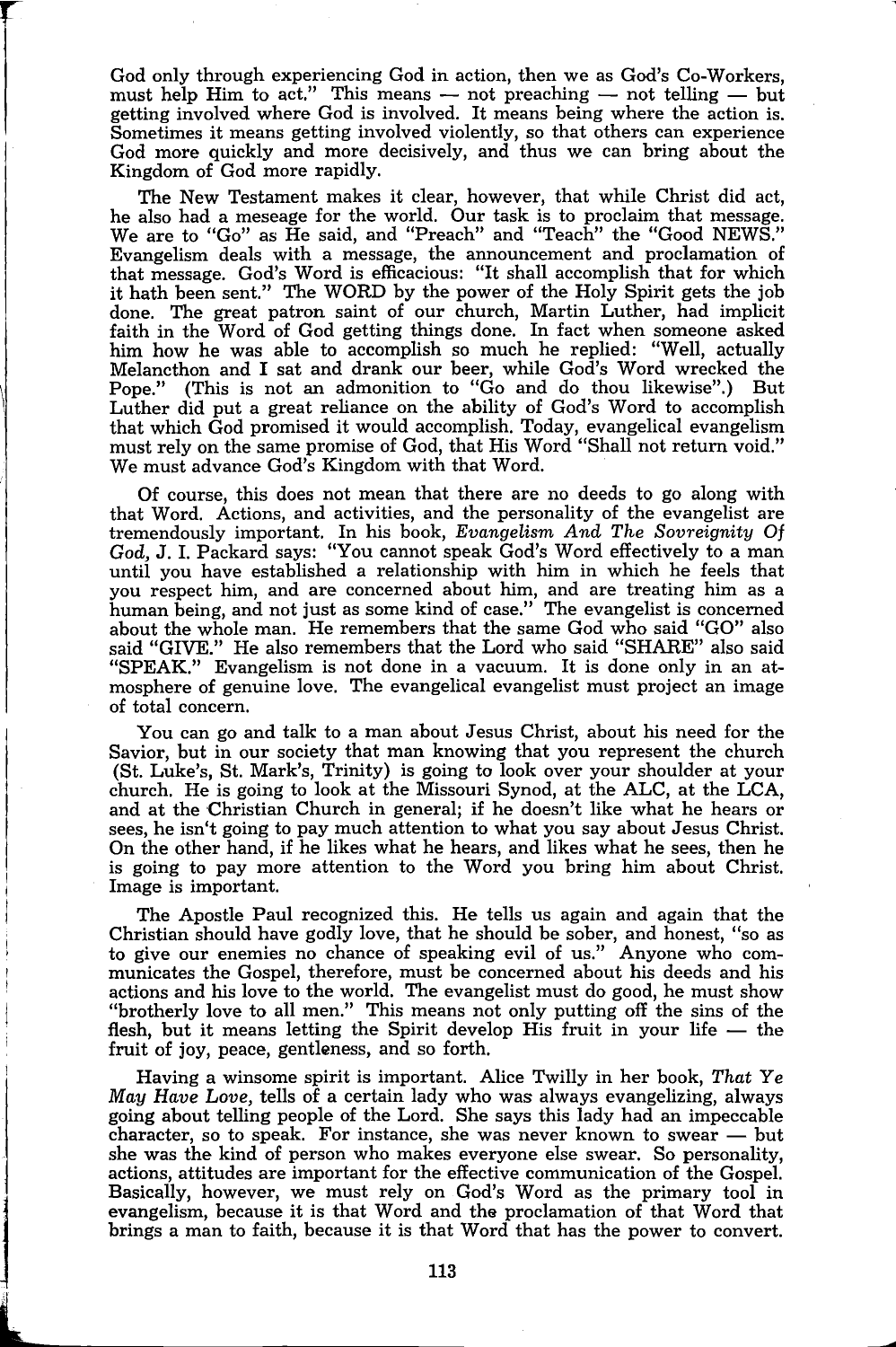It is definitely the "Sword of the Lord" that cuts into the heart of man. It is *His* instrument for advancing *His* kingdom in the World.

### **"THE GOOD WORD"**

Evangelism is done with "Good News," not just the Word, **but** the "GOOD Word." The truth of God's Word is absolute, but truth is not always "Good" news. The Word of God brings an absolute message, but it is not always a message of good news, because news can be classified as "good" only in the light of a "bad" situation, or in contrast to news that has been "bad." The statement that God forgives sin through the blood of Christ is an absolute truth, However, this is good news only to the man who is suffering from guilt. It is good news only to the man who is agonizing for forgiveness. To others it may simply be news, news that is interesting, news that is provocative. but not necessarily *good* news;

" " i: f

:r ,! I

Jesus said: "They that are whole need not a physician, but they that are sick." God's Word, and the Confessions of the Church, tell us just how sick man really is. The first five chapters of Isaiah describe the horrible sickness of God's people in those days. Romans 1 and 2 describe how sick, morally sick, man is without God. The Confessions make it clear that all humans are born in original sin. They are born without any love for God, and without any fear of God, and the naturally consequence of this is that man is totally corrupt and is therefore condemned to eternal death. That's a pretty bad picture, a very gloomy picture, and it is a picture we must paint of man. Into this dark picture, into this gloomy scene comes the good news of God's love. "Herein is the love of God made manifest, that even though we were sinners, Christ died for us." God has a word, a good word for the world, that tells us there is a wonderful healing, a marvelous cure for the sickness He diagnoses in another part of the Scriptures. So it is, that our Lutheran Confessions have always insisted that the Law, and the preaching of sin as sin is necessary. Man cannot see any need for a Savior, he cannot realize his need for Christ, and the Cross, and the Blood until he recognizes his lostness. So we have to present the bad picture, as well as the good picture. There must be Bad news in our proclamation as well as Good news.

The liberal theologian doesn't see it that way. He has a message of good news for the world alright, but it is good news that announces, "Don't worry, things are not as bad as you have heard they are." The liberal believes, "There is no such thing as original sin. Man is, of course, not perfect, but with a little effort he can improve himself. He is on his way to becoming fully human. And the world will get better and better, if we work at it hard enough." He also says: "There is no judgment of God to come after death," "There is no hell," and "No being is lost for eternity." Why does he say that? He says it because he believes man can only know God through experience. If man can know God only as God acts, and man observes those acts of God and experiences Him through His actions, then the way for man to be drawn to God is through pleasant experiences. Negative experiences would only drive man away from God. "You can draw more flies with honey than with vinegar," he feels.

So the liberal theologian theorizes that if we want man to know God, we must help man to experience only the positive, only the pleasant. Talk of repentance, or sorrow for sin, or obedience, or believing the absolutes of Scripture, is simply unthinkable, because all of these are unpleasant experiences that call for a change of heart, a change of mind, surrender to God, and submission of the whole being to God. So we cannot ask man to think about being converted, or to change his way of thinking or his way of life, because to ask him to do that is painful. As much as possible, the liberal theologian avoids asking man to change to meet God's absolutes, instead he adjusts the absolutes of God so that man will have an easier time accepting them.

God's Word calls for a change in man, but people resist that change. They are like the young Air Force lieutenant I talked to one time. I asked him, "What church do you go to?" He answered by saying, "I don't go to any."

 $\overline{\phantom{a}}$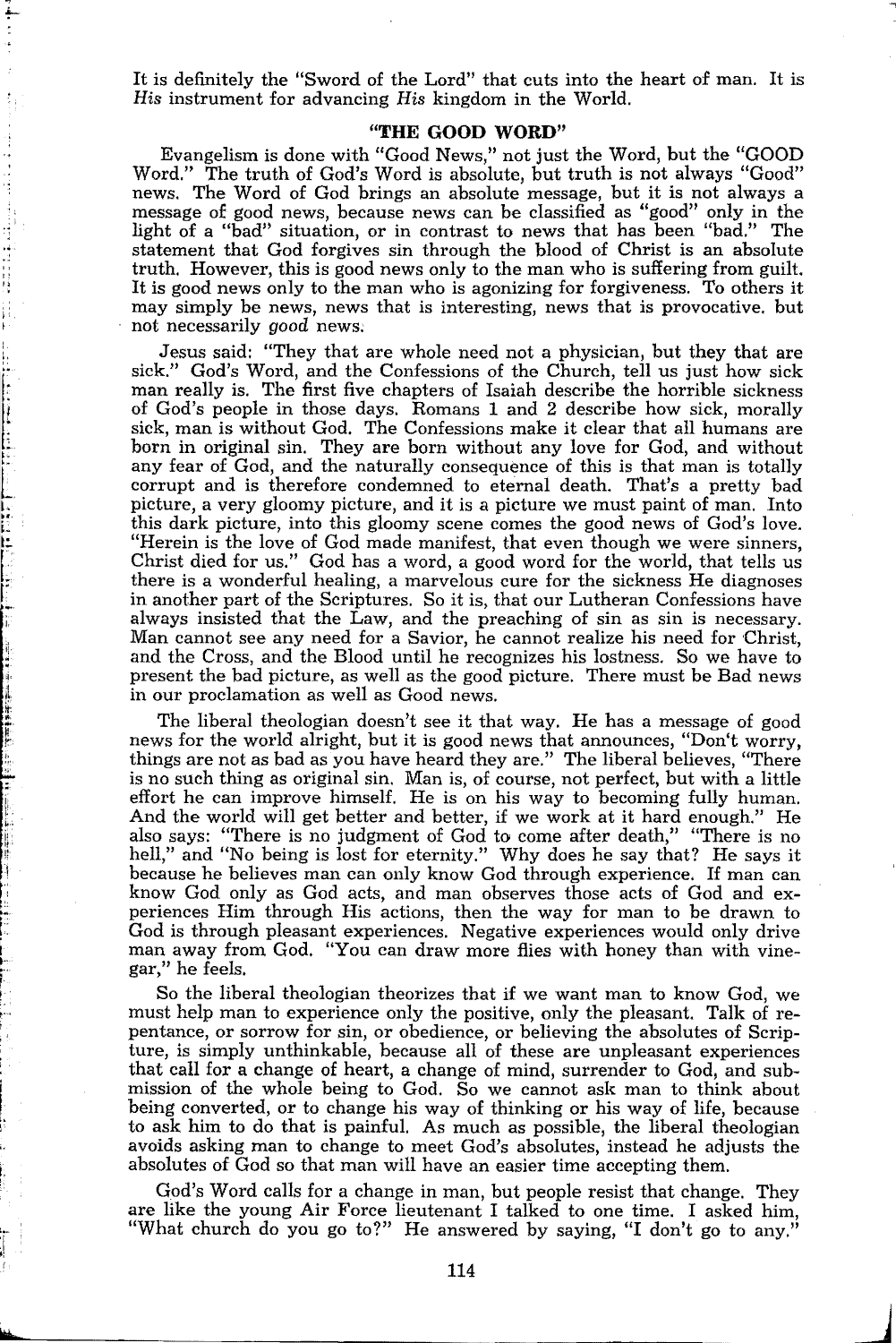"Why not?" I asked. "Well," he said, "I guess it is because I haven't found a religion that fits into my life." I responded by saying, "But, Lieutenant, you have it all wrong. You are not to fit religion into your life. You are to fit your life into religion." That wasn't good news for that man, because it required a change in his heart and life, and he didn't want to make that change.

r

t  $\mathbf{I}$ 

 $\mathbf{I}$ 

L

Liberal theology would say to him: "Listen, we have some good news for you. We've adjusted Christianity to that you can easily put it into your life. We have adjusted the Scriptures, and we have adjusted God. We have whittled away at them, and chopped away at them so that you can fit them into your scheme of things without any discomfort at all."

So liberal theology, which claims that man experiences God only through pleasant events, seeks to give man a message that is very acceptable. It doesn't ask that painful question, "Are you saved?"; instead it pleasantly inquires, "Did you know that you are saved?" It makes adjustments in the Word so that it can be acceptable to all.

Scripture says, "There is now, therefore, no condemnation to them that are in Christ Jesus." Liberal theology says, "There is now, therefore, no condemnation." Period. Scripture says, "God so loved the world that He gave His only begotten Son, that whosoever believeth on Him should not perish, but have everlasting life." Liberal theology simply says: "God so loved the World." To confront men with the need for Christ to escape condemnation, or to believe in order to have everlasting life, is to confront them with a distressing thought. So that distressing thought is eliminated. Man is told there is nothing to worry about. The future is rosy and bright, and salvation is assured. There is no need to undergo any painful soul searching about sin, or condemnation before God. The good news is "Relax, man, no need to get uptight. You've got it made."

This is the type of message to which Brother Weber made reference in his opening devotion when he talked about the danger of preaching designed simply to appeal to men. This is the type of "evangelism" that liberal theology produces.

Those of us who are conservative in our theology, who believe the whole counsel of God, must paint the picture darkly. We cannot promise man that this world is going to get better and better year by year. For the pall of sin hangs upon all of creation  $-$  "The whole creation groans and travails in pain" until now.  $1970$  – September the 2nd. But we also have the Word of Hope. The Good News. Out of the darkness a light has shined, Jesus Christ brings salvation, not the salvation of this world, but salvation for a world to come.

*This* is the message of "GOOD News." The task of the evangelist is to proclaim that Good News. He sees man, and all the world looking into darkness, with no joy, no hope. He doesn't go to him and say, "Things aren't really as bad *as* they look." Really the evangelist says in honesty, "Things are bad, but there is a Hope. A Savior. His name in Jesus Christ." He points the world to that Hope.

The task of evangelism is symbolized by a situation that happened to me at a Bible camp some years ago. Every evening we wanted to end our day with a different type of devotion. Someone had given the camp one of Thorvaldsen's statues of the Savior, where Jesus stands with His hands out, inviting, "Come unto Me." One of the pastors suggested that we take this statue out into the darkest part of the woods, and ring it about with electric torches, and leave them off until we gathered all the campers in a circle about the statue. Then we would turn on the lights to illuminate the image of Jesus, and then sing "Beautiful Savior." I had the task of taking a group of 8 or 10 to the devotion site. It was a very dark night, and we could not see our hands in front of our faces. As we stood there looking into blackness, suddenly we heard singing, "Beautiful Savior, King of Creation." We, however, had nothing to sing about for all we could see was gloom. Confusion reigned in our hearts and minds until suddenly someone whispered, "Turn around,